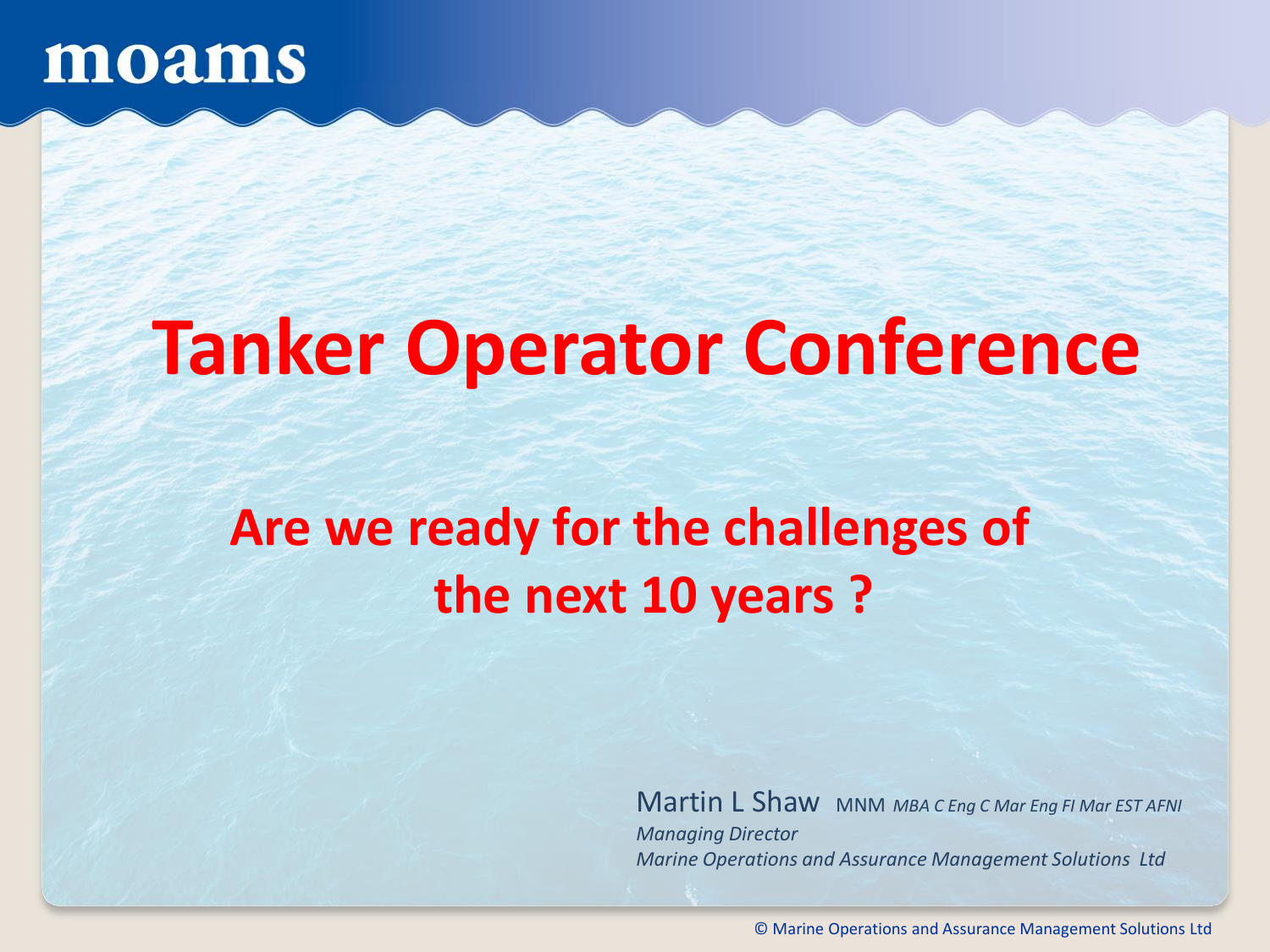## **Outline**

- History-How we got here
- The future
- 2020's stuck between the future and the past
- 2020's some issues
- More questions that answers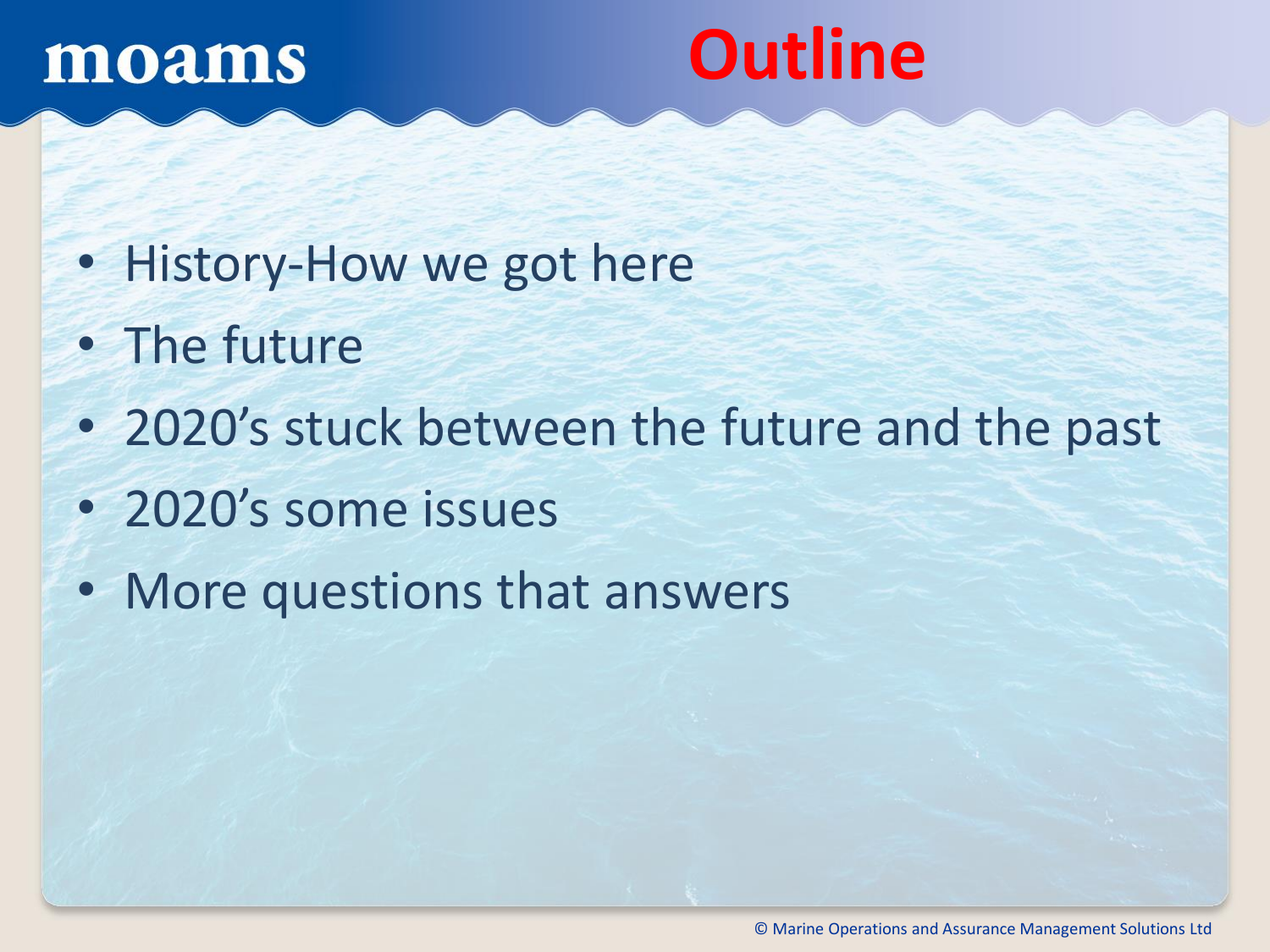## **How we got here**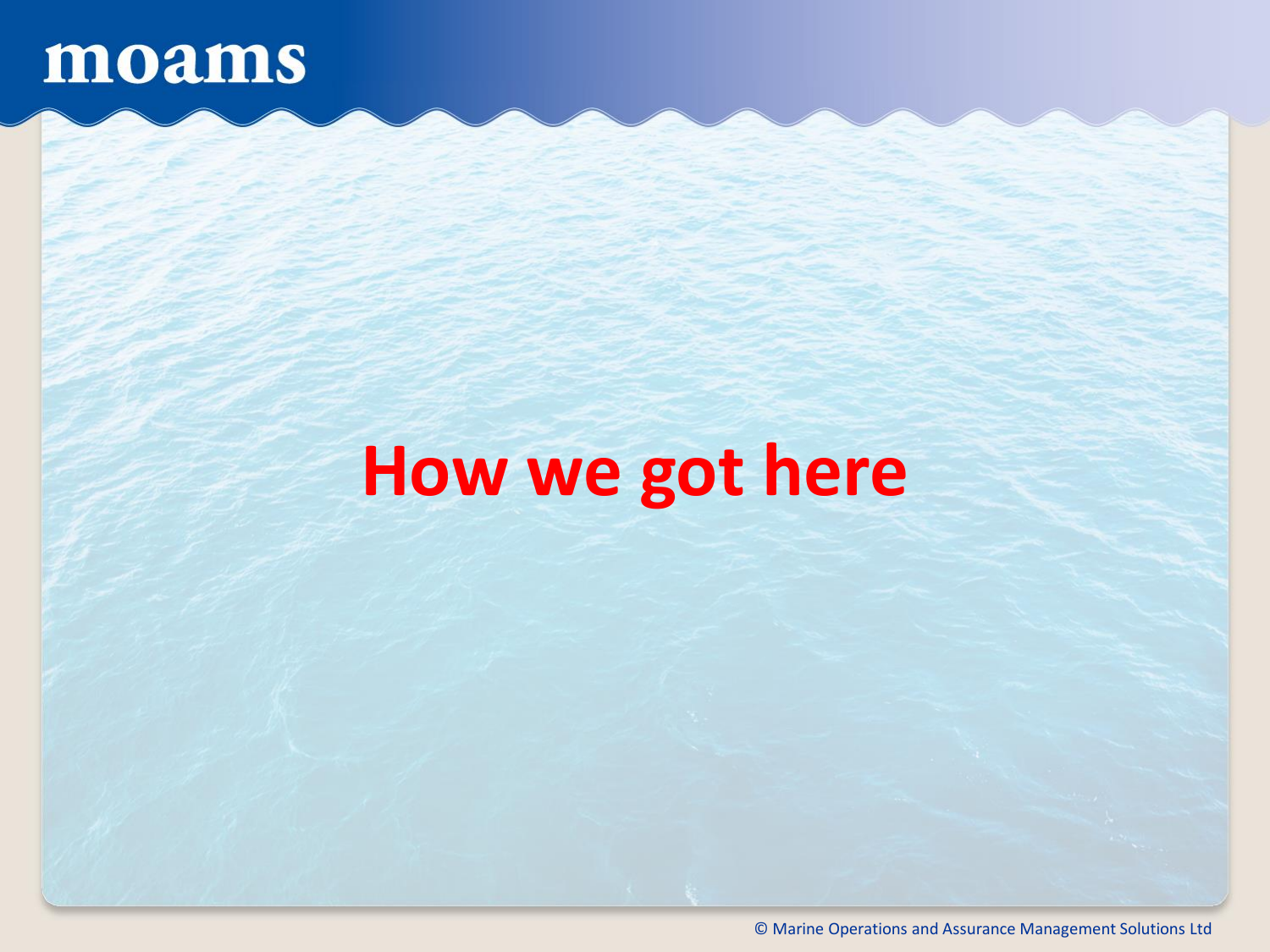## **The Teens-they were Great!**

#### **Assumptions**

- Globalisation Works
	- Economics beats world dominance
	- Ricardo was right
- Cheapest is best
	- Steady State
	- **Optimisation**
	- Who needs stock?
- Environment Comes First
	- Emissions
	- BWT
	- GHG
	- Oil is dead
- Digitalisation
	- will change the world for the better

#### **Legacy**

- Changing Trade Patterns
- Loss of Resilience/fragile supply chains
- Wrong ships?
- Unruly Technology
	- Scrubbers/IMO2020
	- Ballast Water Treatment
	- CII
- Organisational Complexity
- Proceduralisation reduces resilience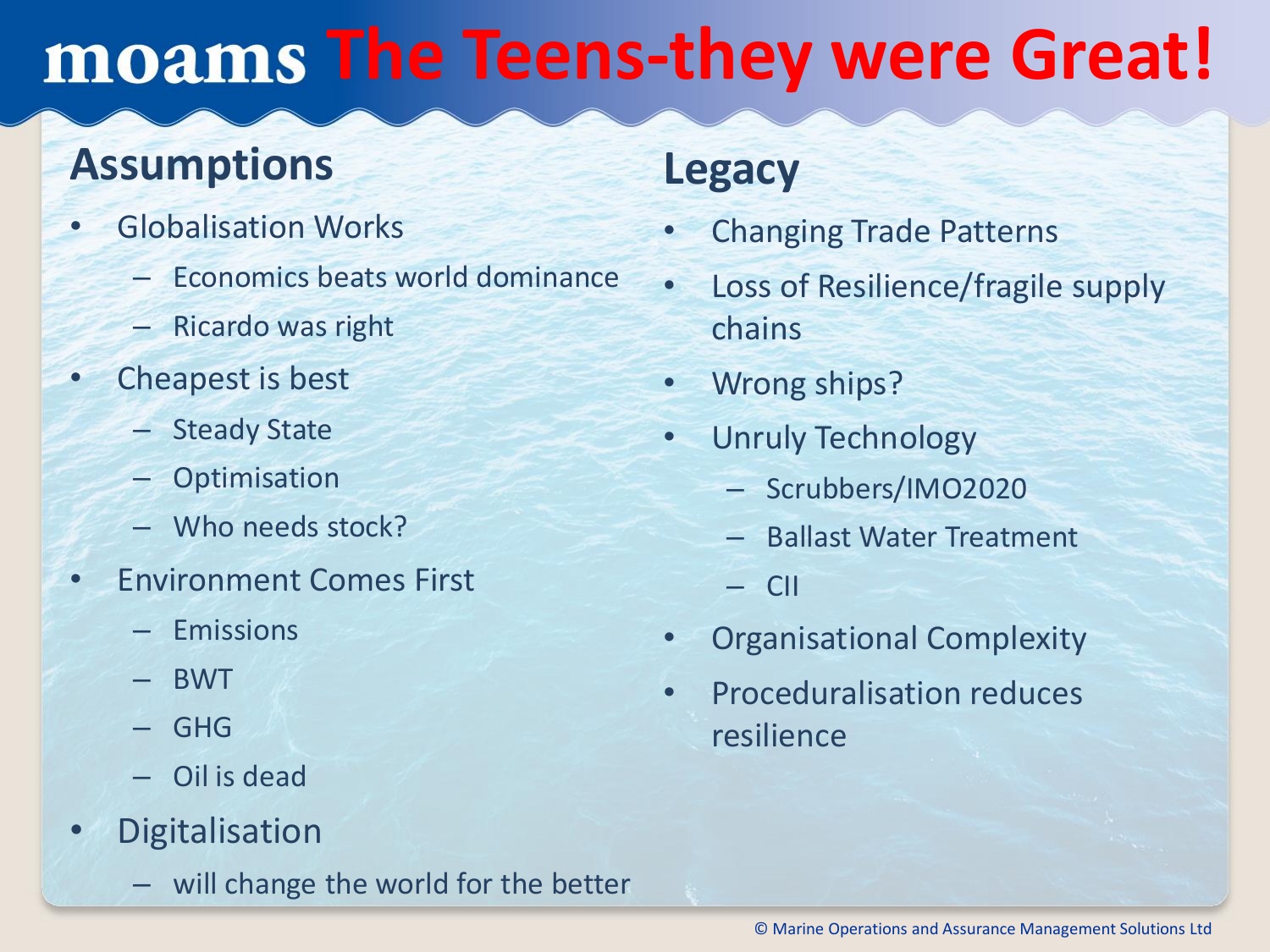# **Ship Management**

Time **Traditional Procedural** Rapid technological change, low freight rates, casualisation, race to bottom on costs, weak compliance. **Major Themes** • Development of **Hardware** • Competence **Supporting Themes** • Regulations • Industrial Safety **Major Themes** • Procedures • Management Systems **Supporting Themes** • Development of Hardware • Competence • Industrial Safety • Risk Assessments • Quality Systems • Measurement • Vetting and Port State **Evolving Theme Environment Security Piracy** 

Risk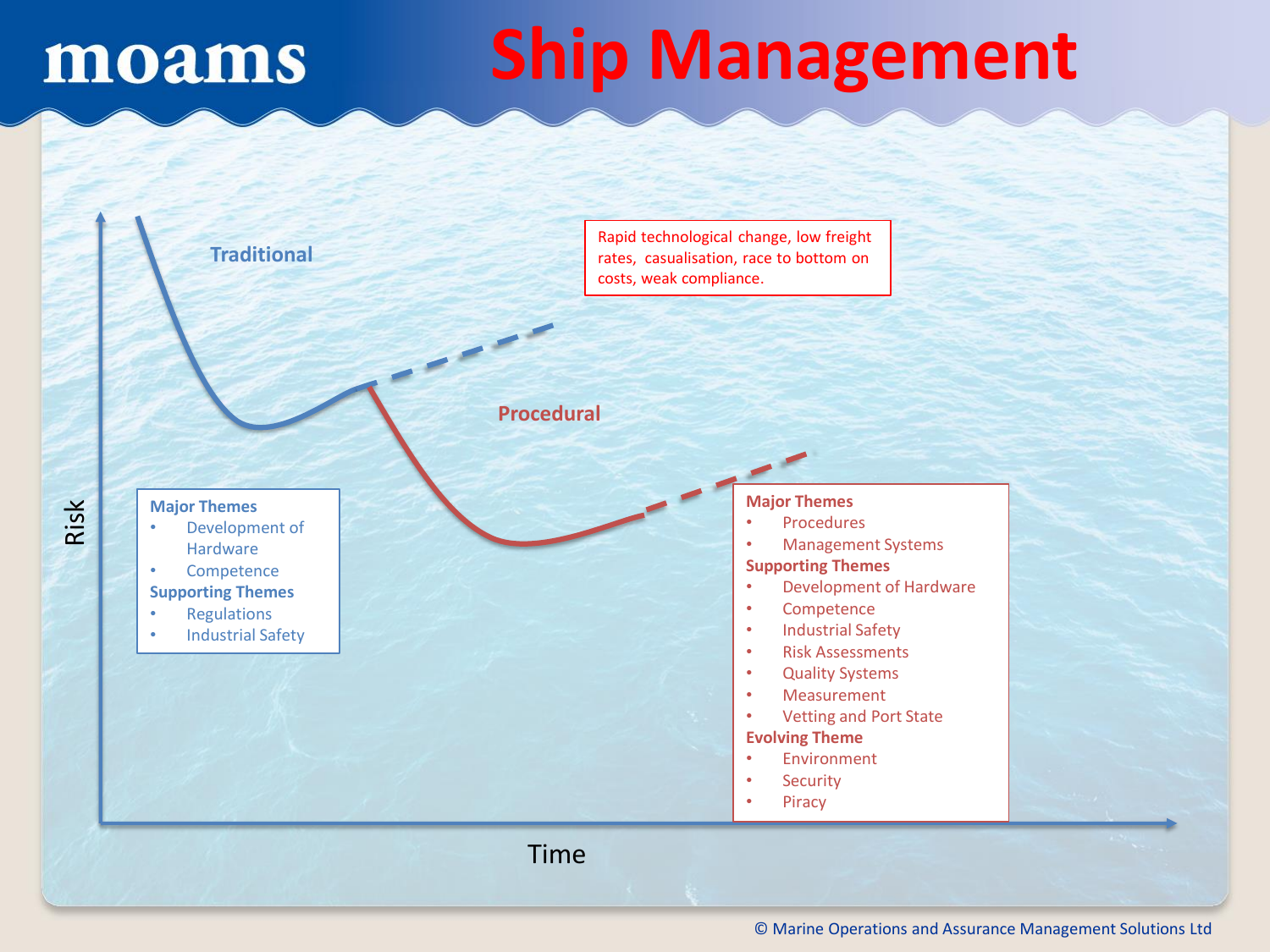### **Law of Diminishing Returns**

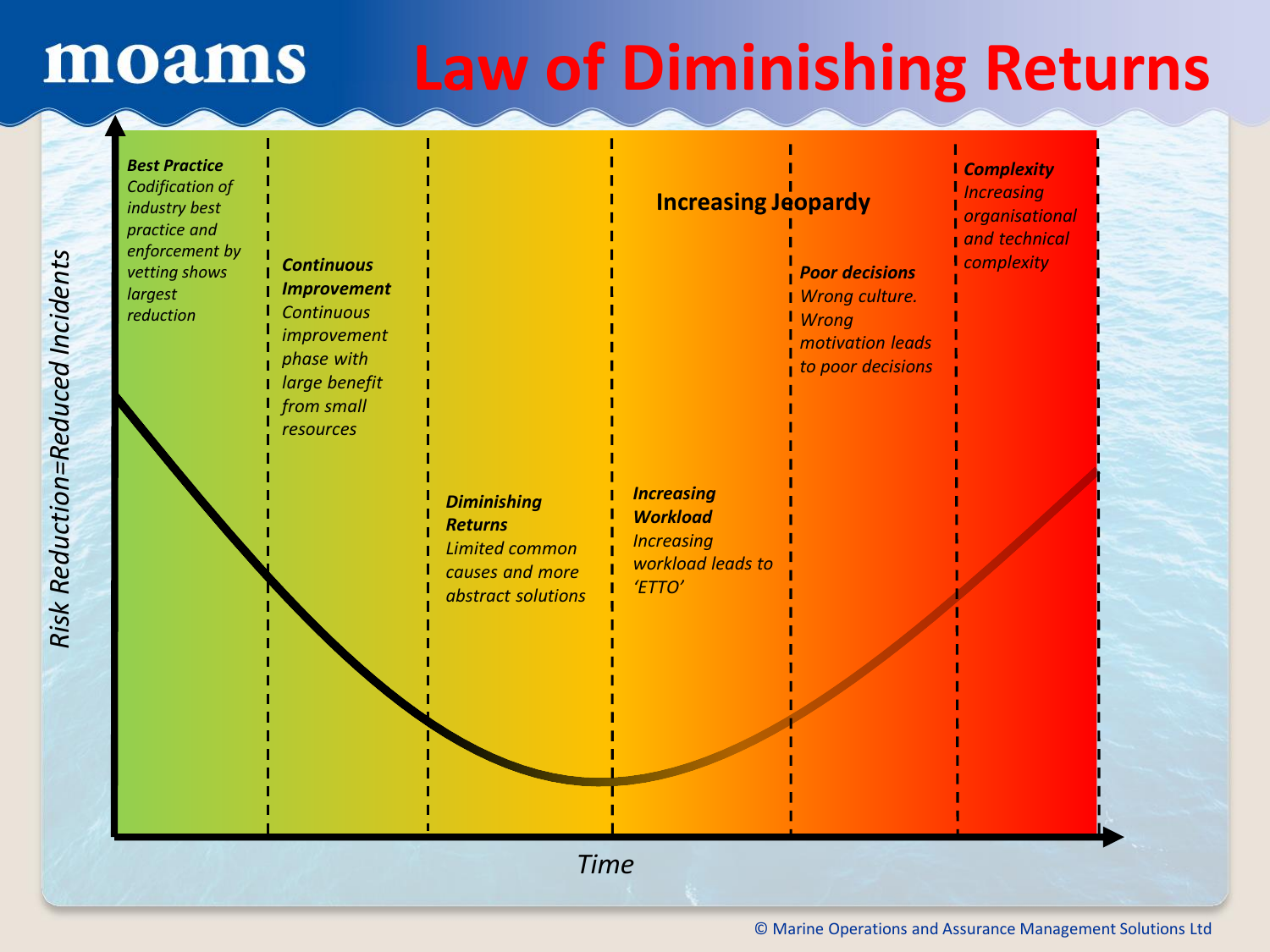### **The Future**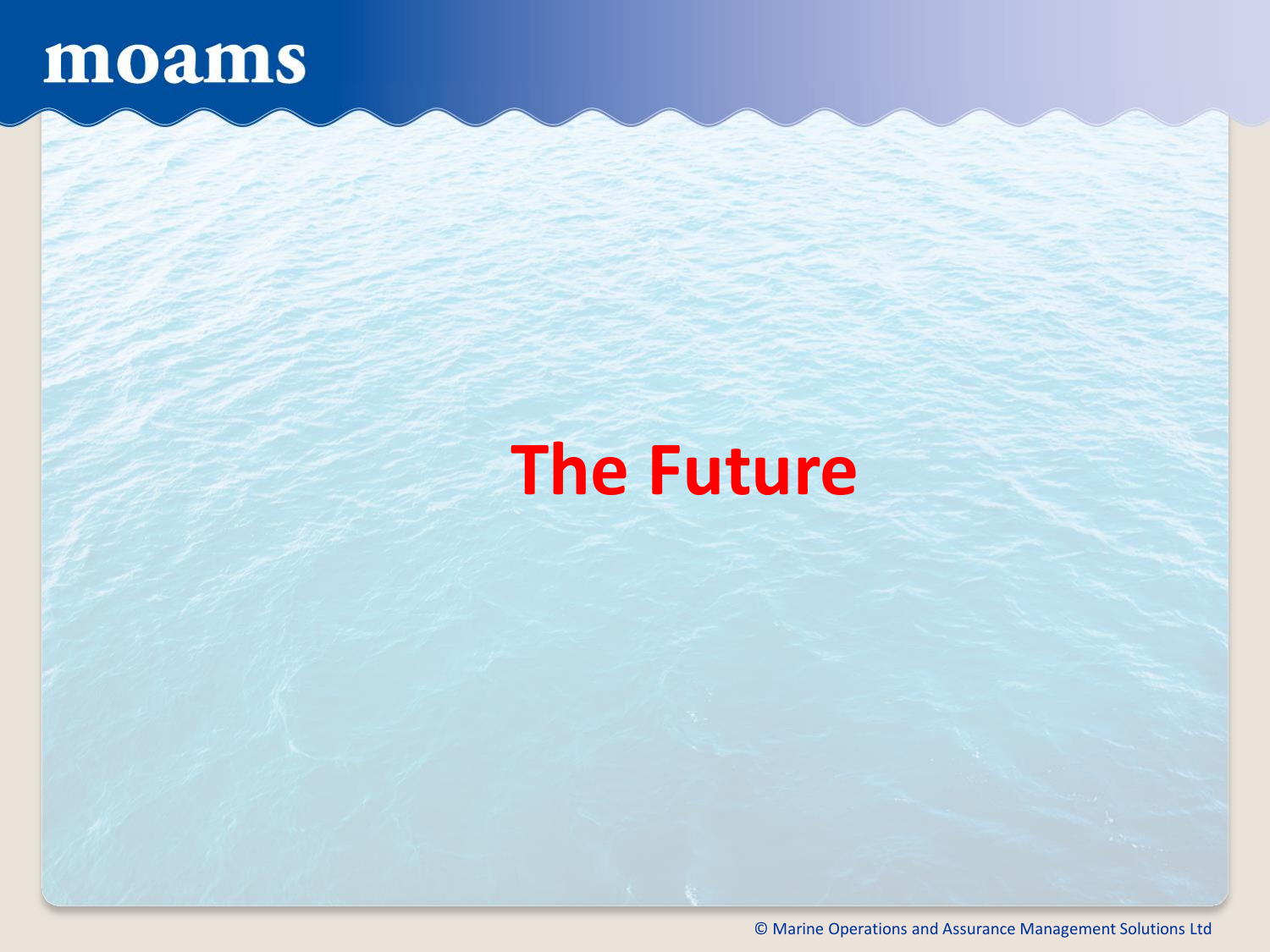## **The Future-Carbon**

- Some elements not clear-Carbon Intensity Indicator
- Market Based Instruments-border carbon taxes
- Assumptions based on teen operations
- Zero Carbon Shipping by 2050
	- 30% non carbon by 2030 ( IMO forecast)
	- Currently 1% in service
	- 10% of ships on order but they will not constitute 10% of emissions
- The Hockey Stick Curve
	- It all happens at the end

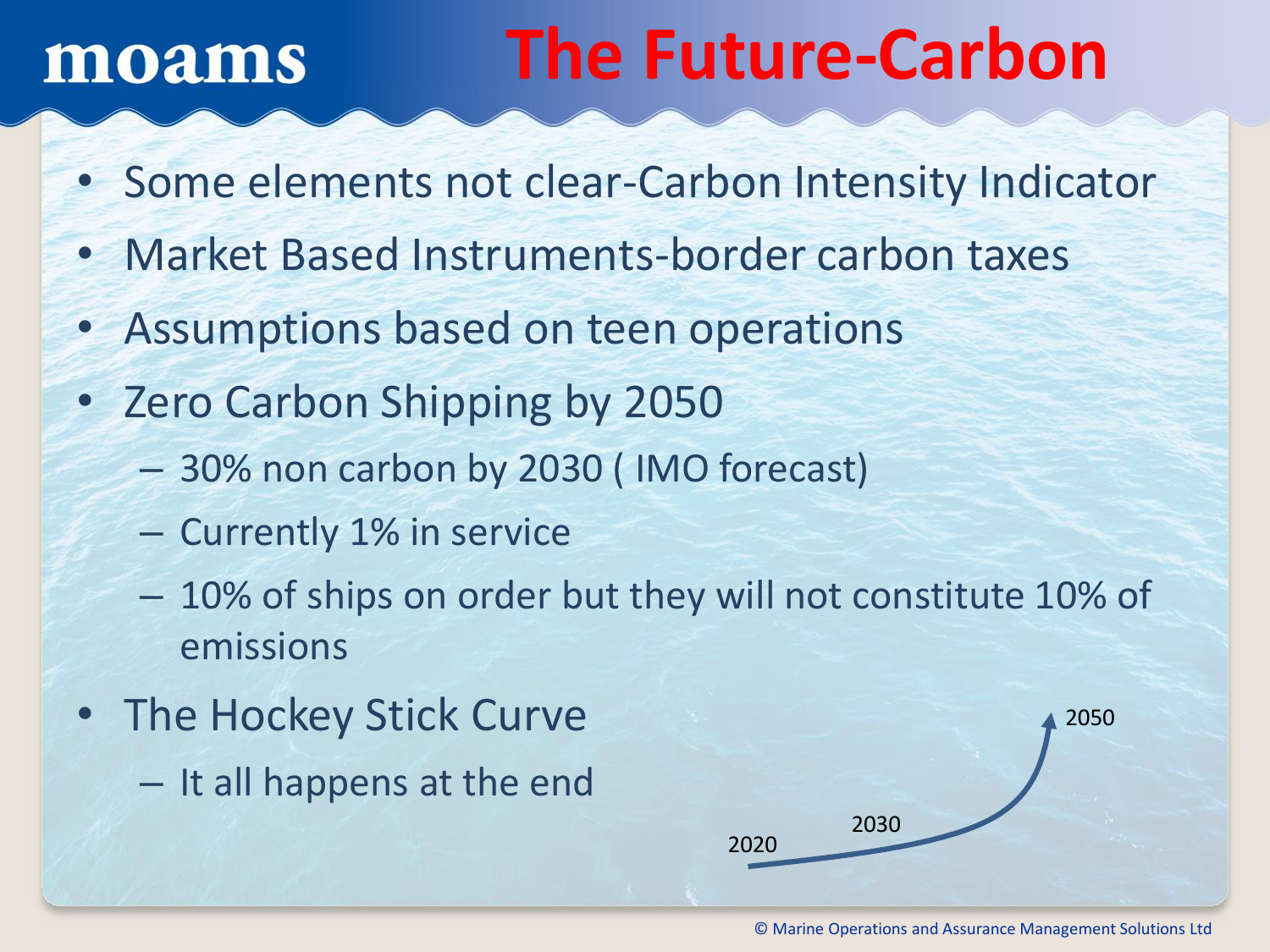# Maturity of Technology



- HVO hydrotreated vegetable oil;
- LNG liquefied natural gas;
- LPG liquefied petroleum gas;
- Hydrogen carbon-neutral liquefied hydrogen consumed in fuel cells;
- Ammonia carbon-neutral ammonia burned in internal combustion engines;
- Electricity in batteries full-electric with batteries;
- Methanol carbon-neutral methanol burned in internal combustion engines.

#### SOURCE DNV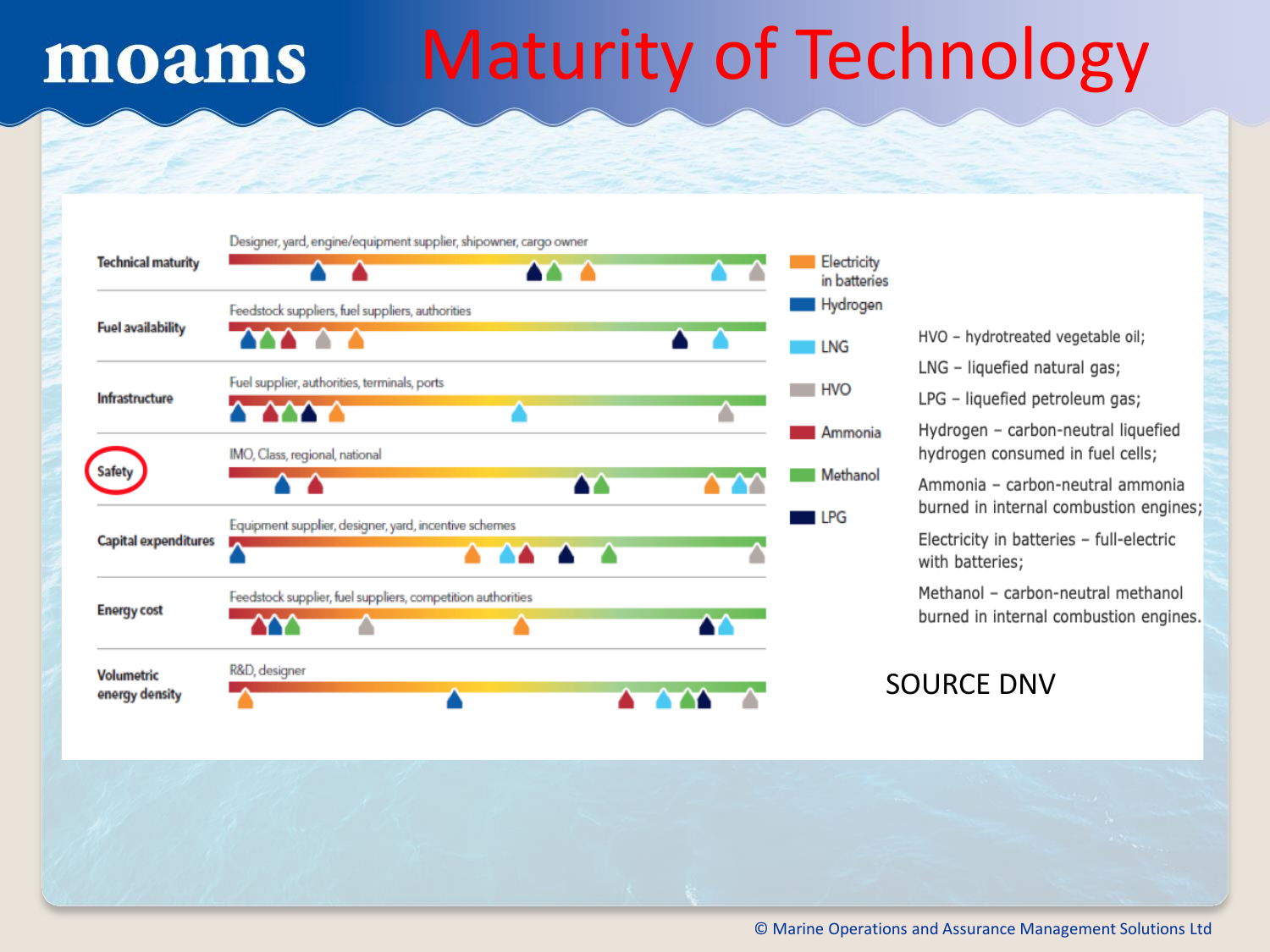### **MOAMS Case Study-lessons from history**



*What do these ships have in common?* **Slow take up of LNG Fuelling due to Chicken and Egg**

- Suppliers won't build a bunkering network without customers
- Owners won't build future fuel ship without bunker network
- Liner and based trades first generally smaller ships

#### *Both Dual Fuel*

Early Steam vessels had dual power. Steam and Sail until a reliable global network of coaling stations was developed. then the sails disappeared.

Chicken and Egg 19th century style



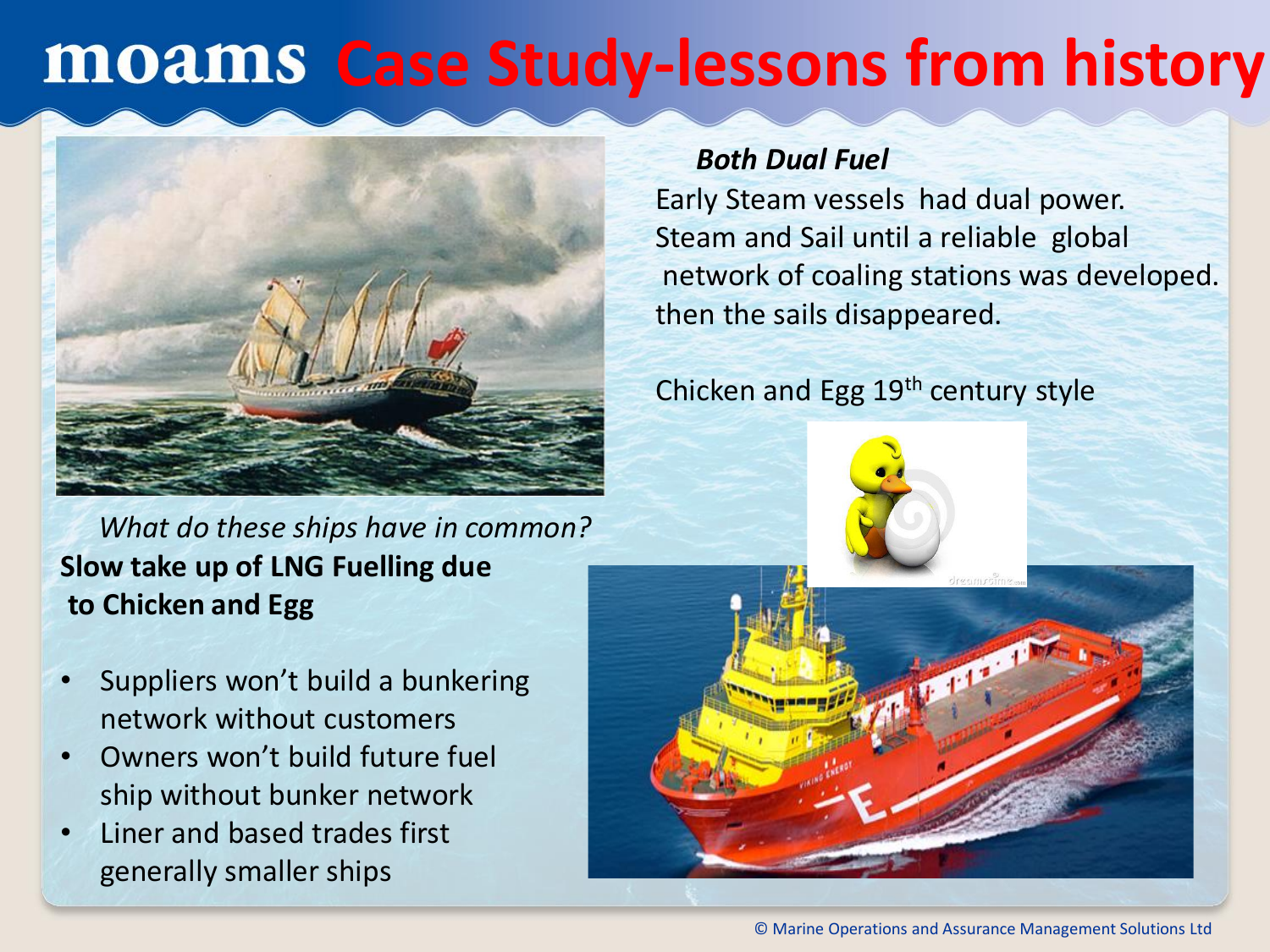## **Autonomy**

- Market \$12 Billion by 2030..probably not going to reduce demand for seafarers but does the uncertainly reduce supply?
- Natural for sub sea exploration and military use and other niche uses
- No general financial case as yet-gets worse
- No social case-unemployment in developing world
- Safety case is flawed-based on last century safety blame culture
	- Increasing hull and machinery casualties
	- Seafarer prevented incidents
	- Regional and flag accident hotspots
	- A small proportion of the proposed autonomous investment could improve manned ship safety dramatically
- Not a 2020's issue



Image Kongsberg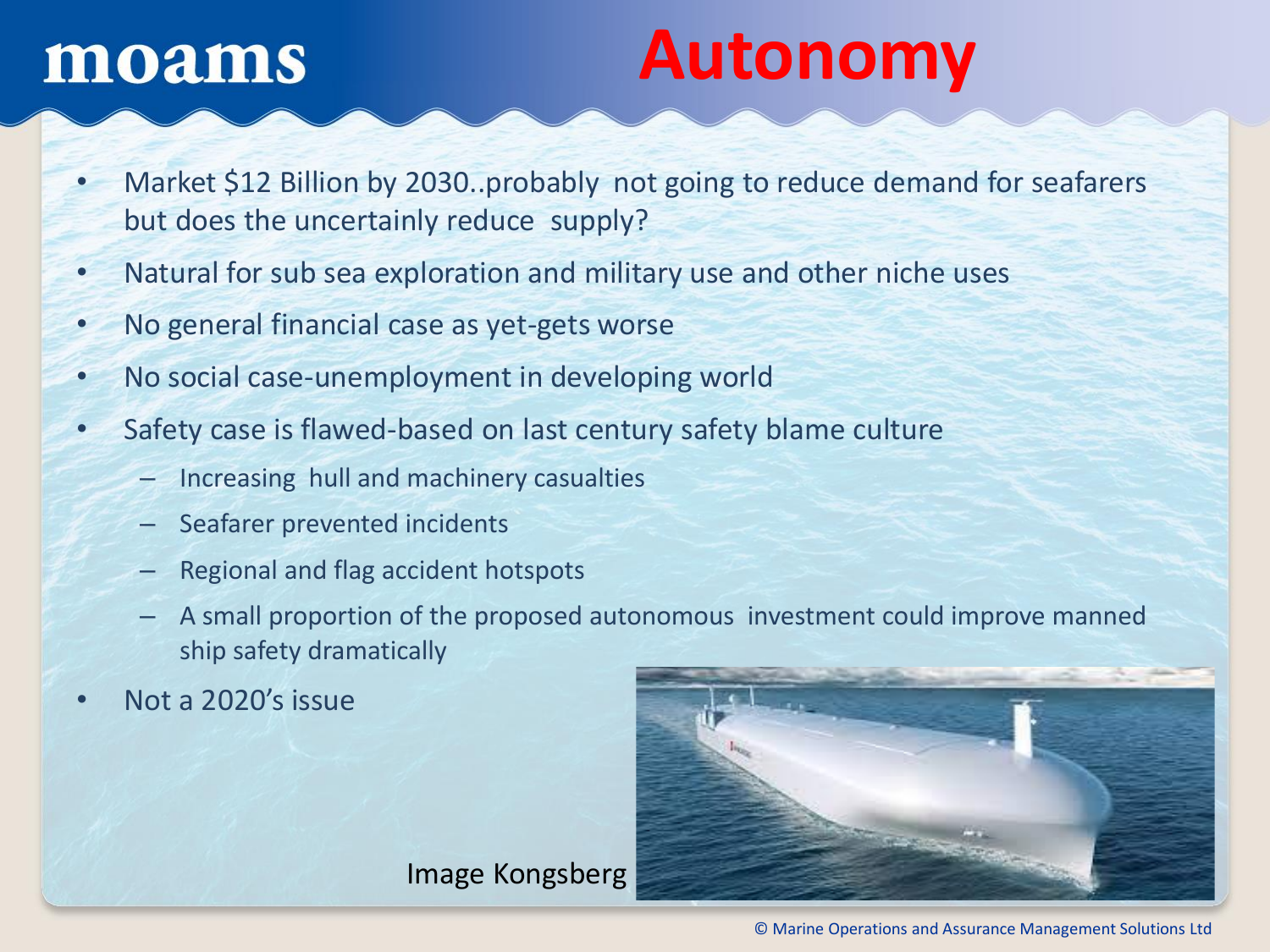## **2020's-Stuck between the Future and the Past**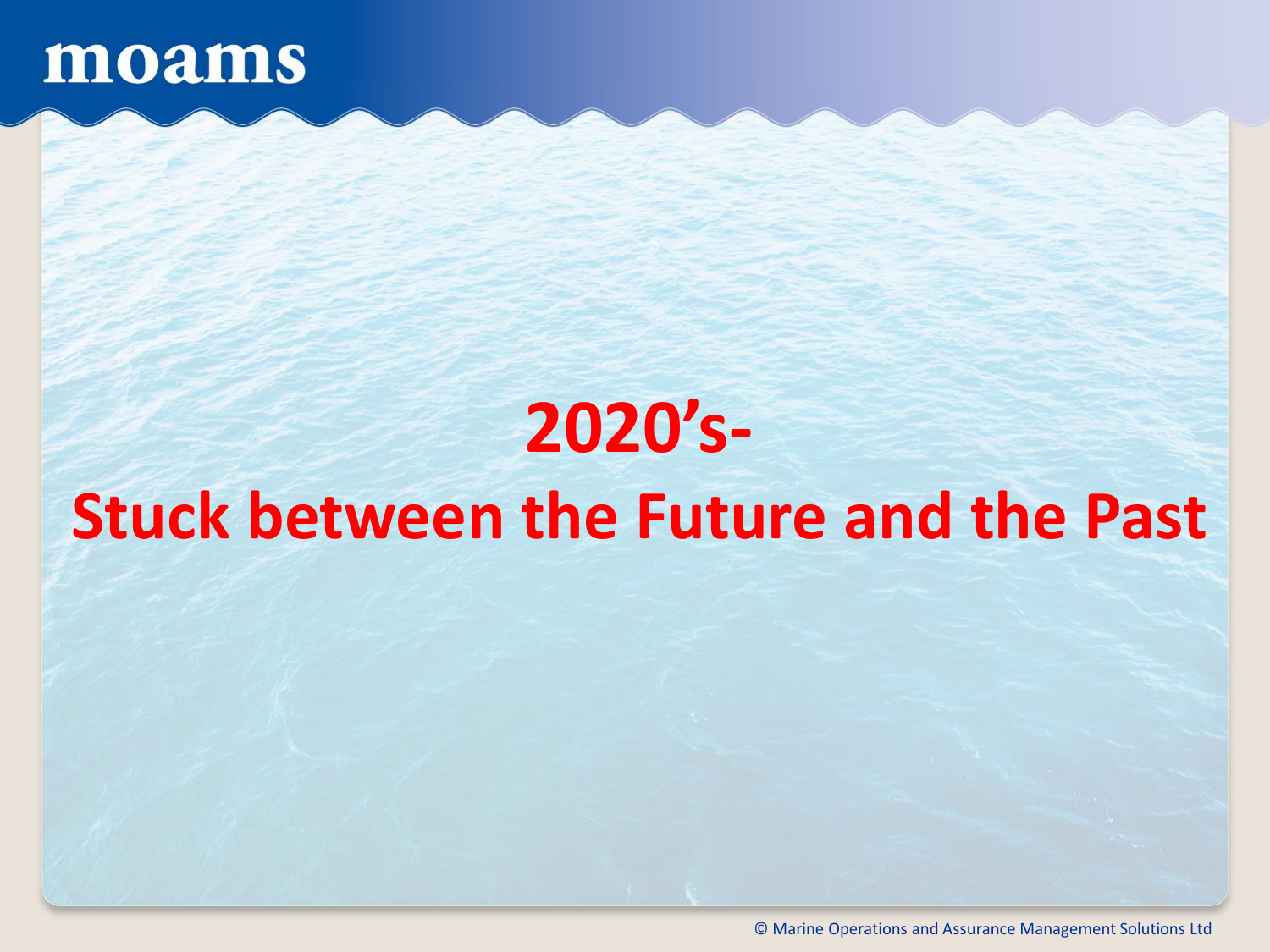#### **RISK ASSESSMENT & BLACK SWANS**



**Frequency**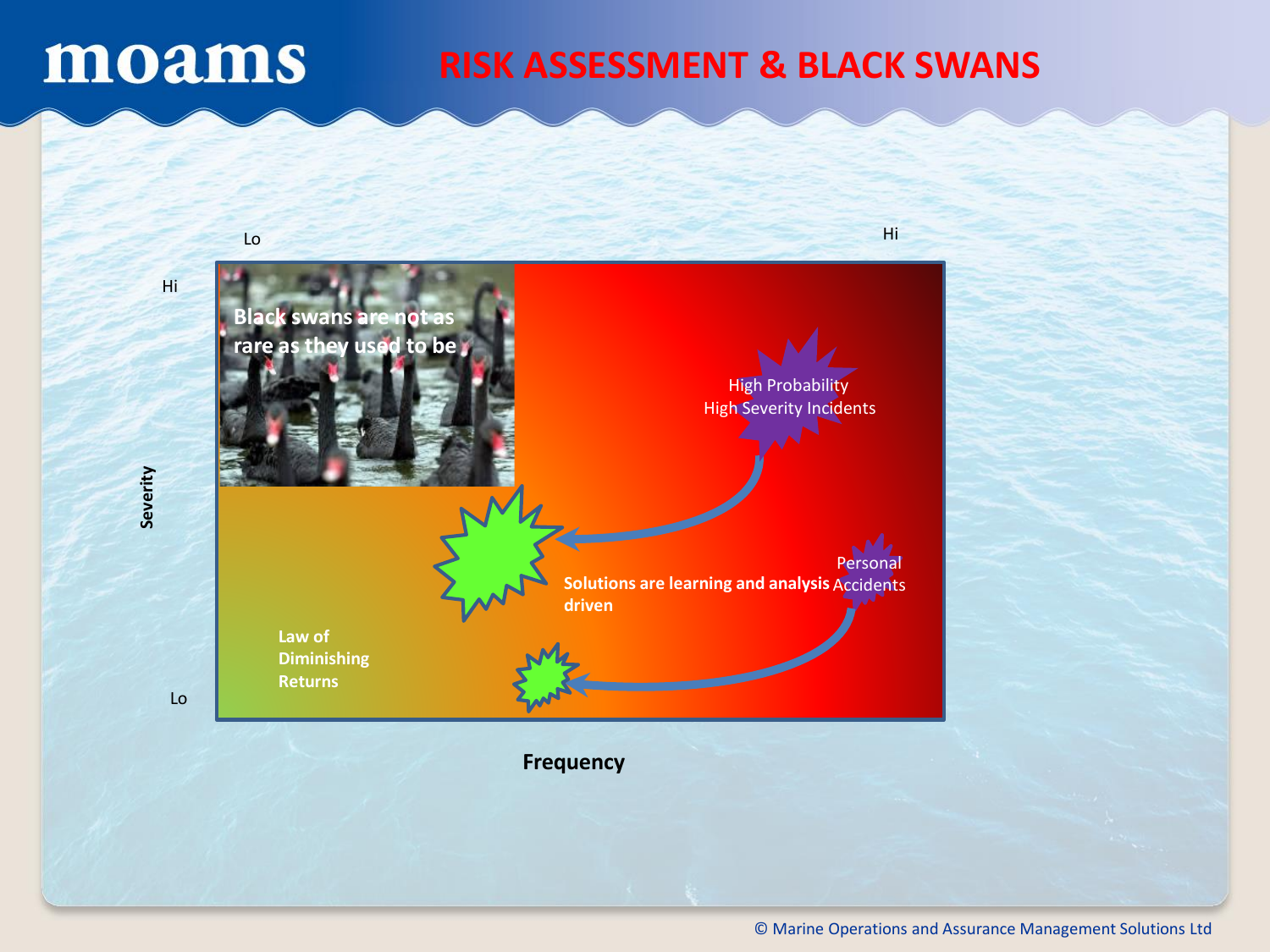### **Trials of the 2020's**

- COVID –continuing relief and manning problems
- Geopolitics
	- War in Europe
	- Disrupted Supply Chains
	- Change in Global Trade
	- Tectonic plates-two competing systems West vs Russia/China
- **Environment** 
	- Consequences of Emissions Rules-Unruly Technology
	- Consequences of BWT-Unruly Technology
	- Consequences of Zero Carbon-Unruly Technology and optimistic assumptions
- **Design** 
	- Poor Ship Design and Construction
	- Cheap digital not-human centred
	- Digital Transformation-Marketing or Onboard Benefit
- Lack of Resilience in ships systems and crews
- Business Model rewards low standards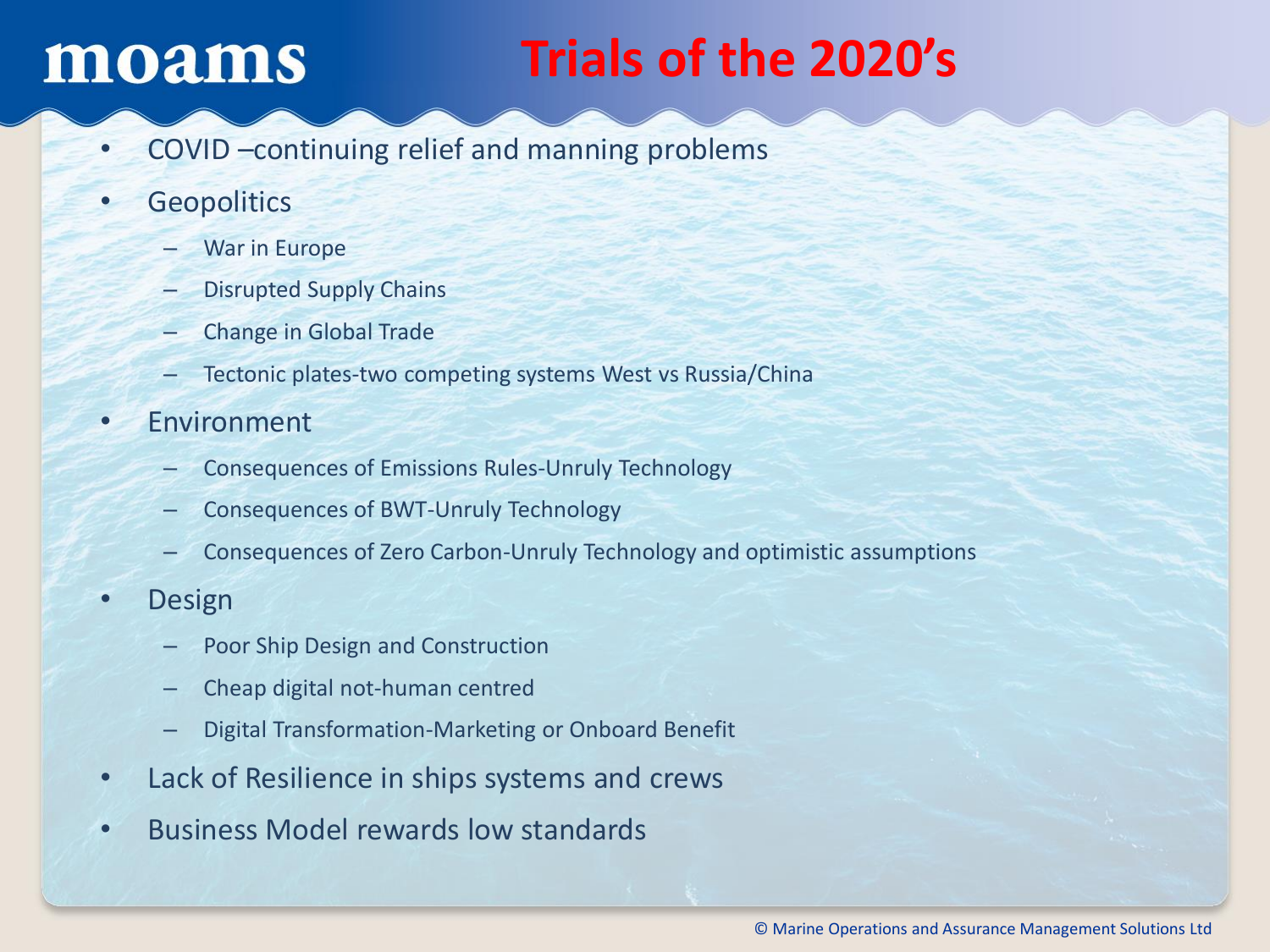### **Will it get any better-Geopolitics?**

- COVID still out there and COVID rules still cause problems
- Complex world problem where different countries do different things
	- West opening up
	- China locking down
- China unreliable supplier leading to trade route changes
- Supply Chains will continue to be disrupted onshore and at sea affecting ships.
	- Lack of storage
	- Lack of resilience CII
- Ukraine invasion
	- Energy security and food security over environment and globalisation
	- Will war stop any time soon?
	- Will sanctions stop any time soon?
	- Will access to Russian and Ukrainian seafarers improve any time soon?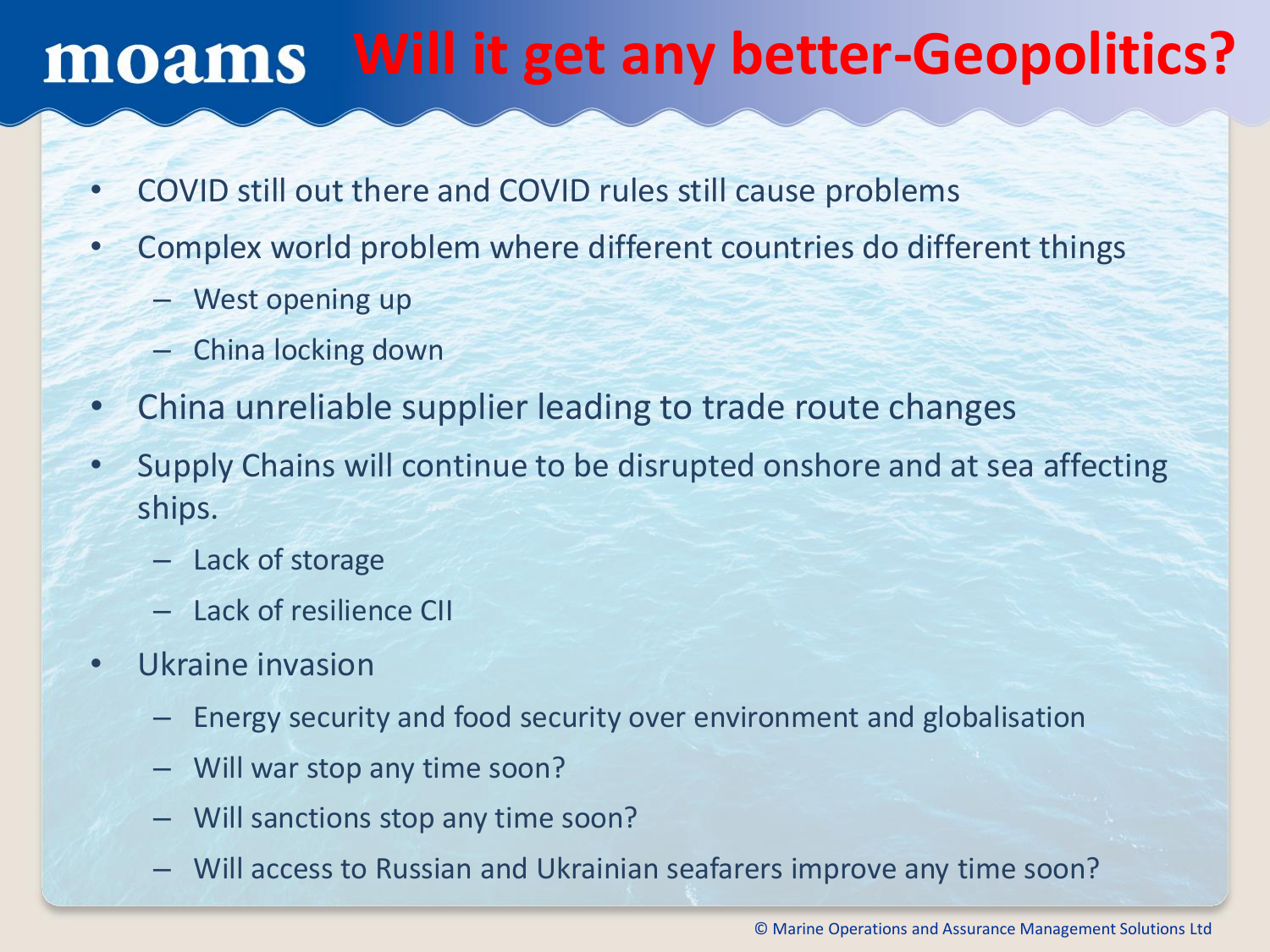## **2020's some Issues**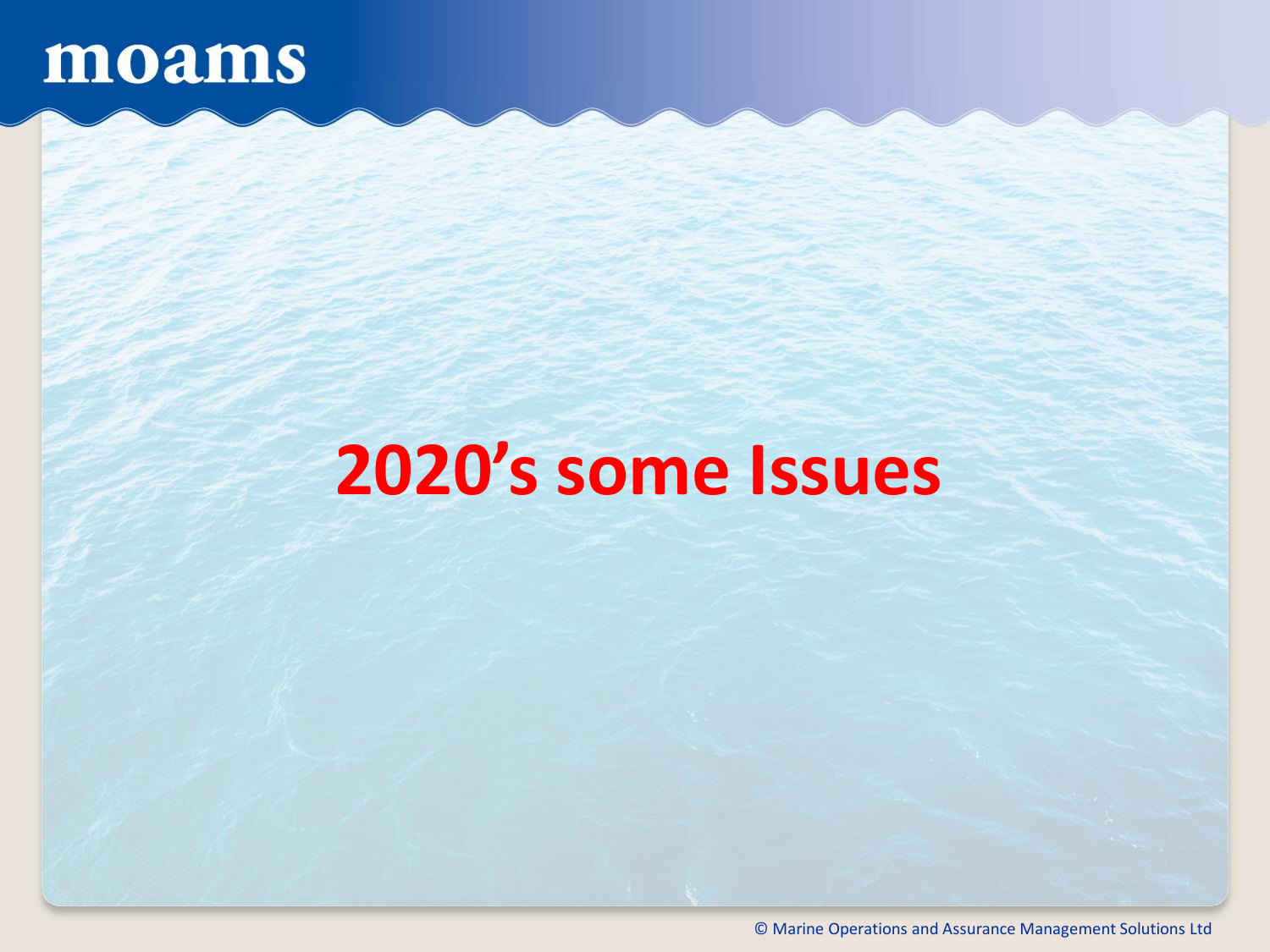# **Ships and Shipbuilding**

- Shipyards expanding for anticipated demand!!
- No 'fourth wave' large scale cheap shipbuilding nation
	- Japan, Korea, China
	- Where that has an educated workforce, space and large capital availability for mass production?
- Replacement ships will be more complex
- Who pays for the new autonomous carbon zero ships?
	- Shipowners.. but obviously they will get higher charter rates from friendly customers
	- Balance of what you **have** to pay for and what you **migh**t want to pay for
	- Will you build a 2050 compliant tanker 27 years early when there might not be a tanker industry?
- First mover advantage or disadvantage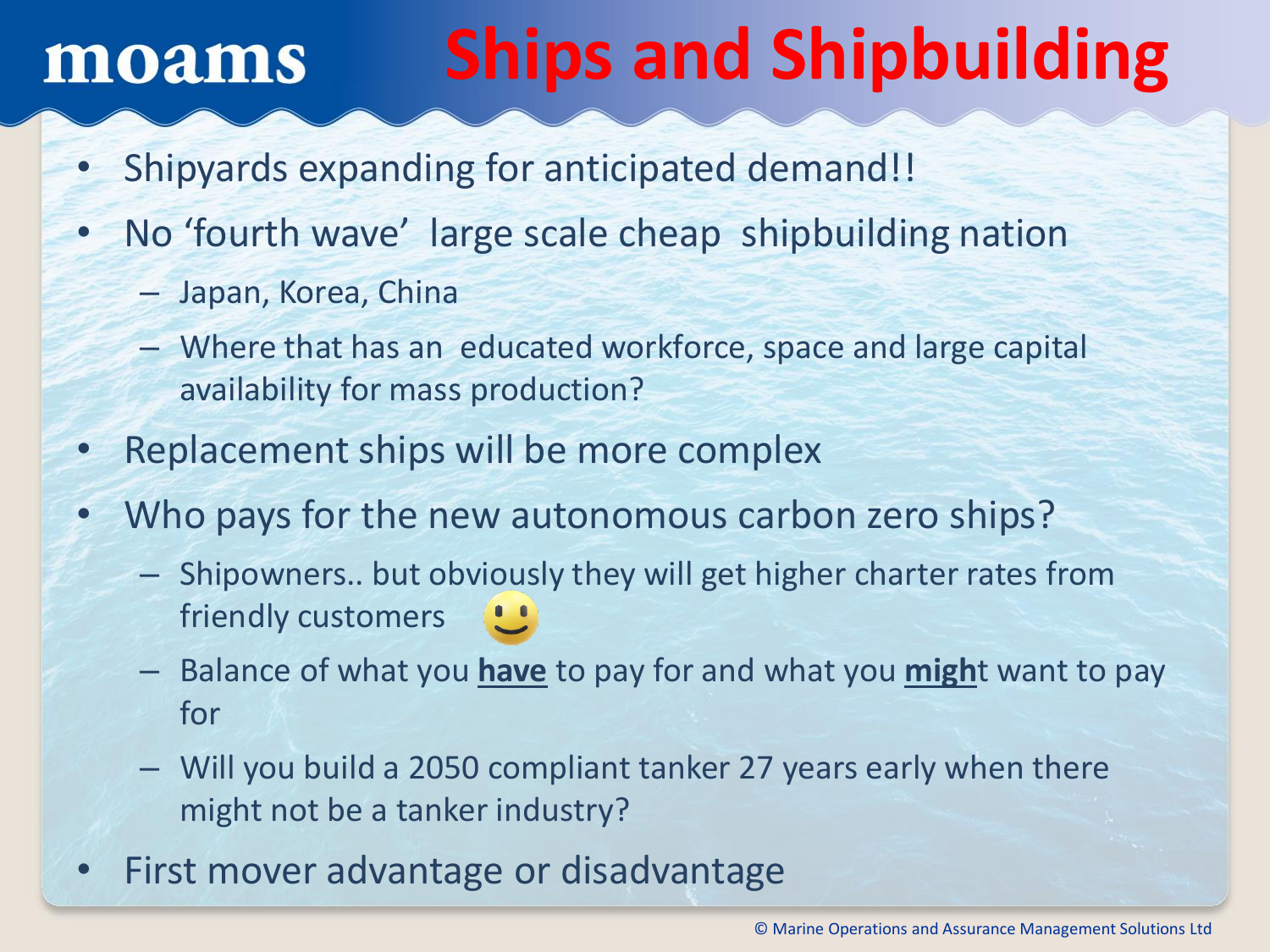Risk

# **The third era?**

| <b>Traditional</b>                                                                                                                                                                                                                                                                                                                                                                                                                                                                                                                                                                                                                                              | costs, weak compliance. | Rapid technological change, low freight<br>rates, casualisation, race to bottom on |
|-----------------------------------------------------------------------------------------------------------------------------------------------------------------------------------------------------------------------------------------------------------------------------------------------------------------------------------------------------------------------------------------------------------------------------------------------------------------------------------------------------------------------------------------------------------------------------------------------------------------------------------------------------------------|-------------------------|------------------------------------------------------------------------------------|
| Trajectory without<br>paradigm shift                                                                                                                                                                                                                                                                                                                                                                                                                                                                                                                                                                                                                            |                         |                                                                                    |
|                                                                                                                                                                                                                                                                                                                                                                                                                                                                                                                                                                                                                                                                 | <b>Procedural</b>       | Goal conflicts, complexity, workload,<br>unruly technology                         |
| <b>Major Themes</b><br>Development of<br>$\bullet$<br>Hardware<br>Competence<br>$\bullet$<br><b>Supporting Themes</b><br>Regulations<br>٠<br><b>Industrial Safety</b><br>$\bullet$<br><b>Major Themes</b><br>Procedures<br>$\bullet$<br>$\bullet$<br><b>Management Systems</b><br><b>Supporting Themes</b><br><b>Development of Hardware</b><br>٠<br>Competence<br>$\bullet$<br><b>Industrial Safety</b><br>$\bullet$<br><b>Risk Assessments</b><br>$\bullet$<br><b>Quality Systems</b><br>$\bullet$<br>Measurement<br>$\bullet$<br>Vetting and Port State<br>$\bullet$<br><b>Evolving Theme</b><br>Environment<br>$\bullet$<br>Security<br>$\bullet$<br>Piracy |                         | <b>Seafarer Error</b><br><b>Human Element</b>                                      |
| <b>Time</b>                                                                                                                                                                                                                                                                                                                                                                                                                                                                                                                                                                                                                                                     |                         |                                                                                    |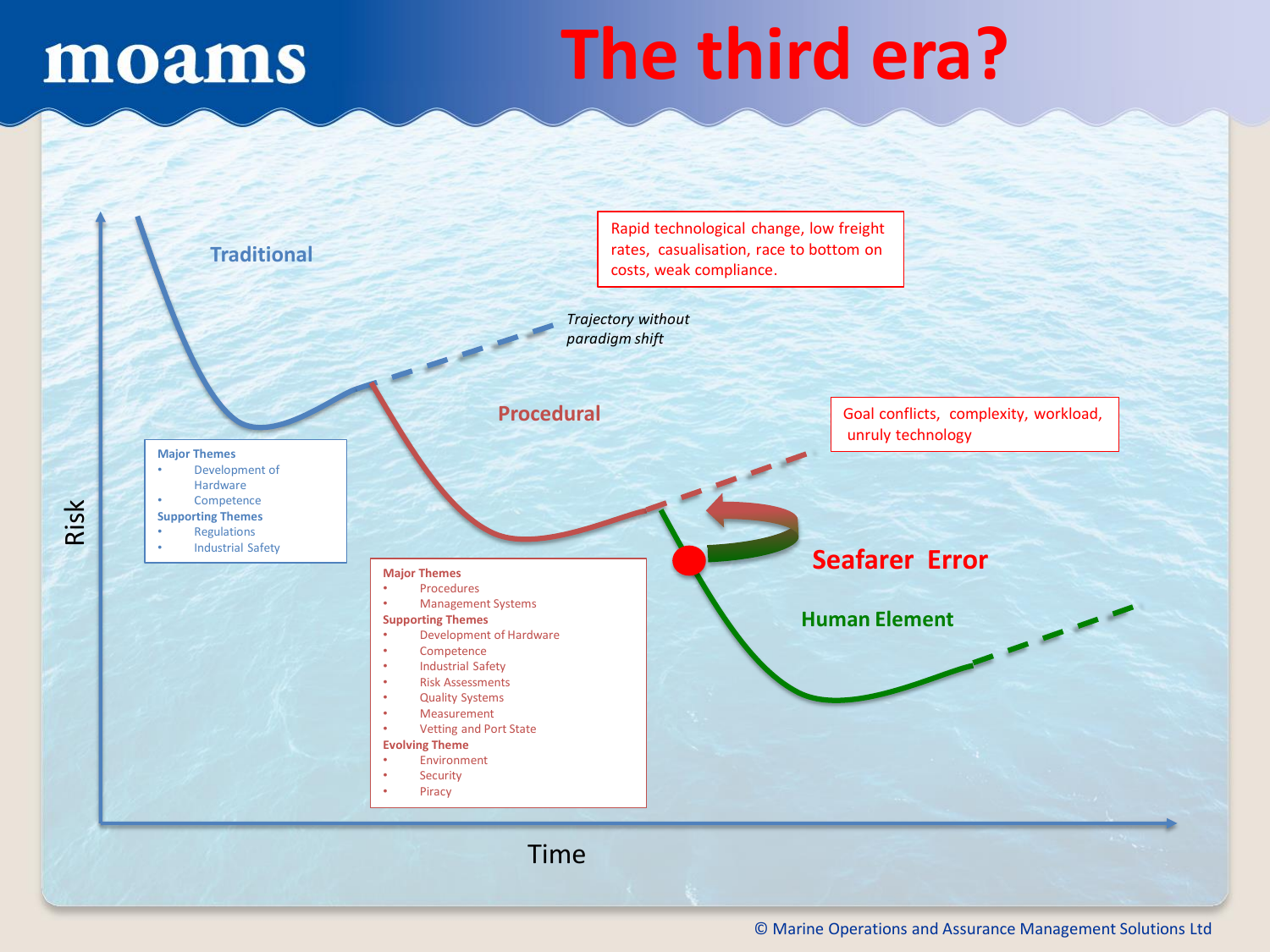## **Human Element**

- Many years of talking about it but little action even confusion as to what it is
- 100% of accidents are cause by human error
- Opportunity with IMO strategic direction and ISM amendments
- HEIG
- Time Pressure
- The good news…the skills that support the human element can help you deal with uncertainty and change
- **More important not less**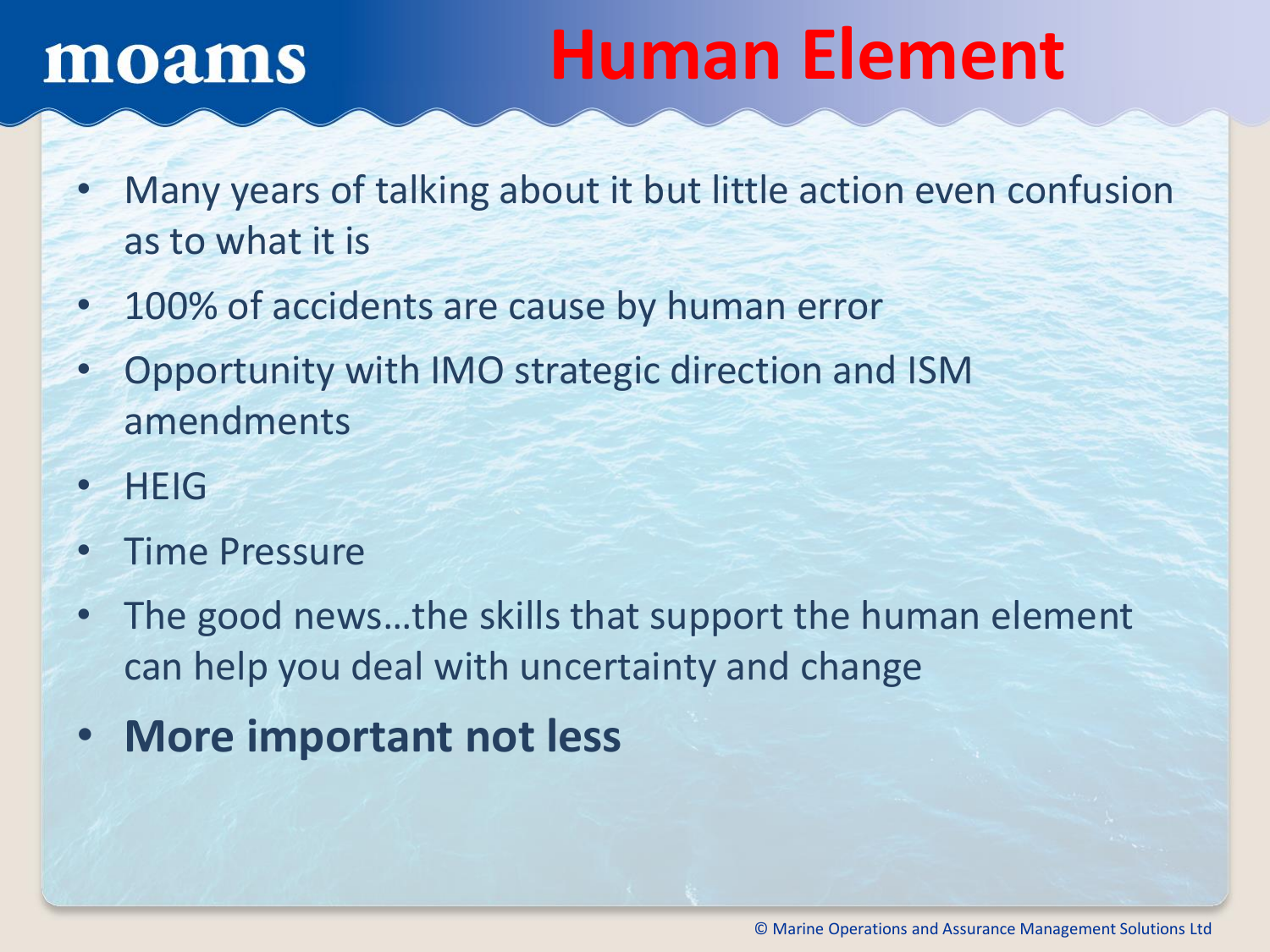### **MOAMS Time Pressure-A Titanic Problem**



*The myths-blue riband*

*The enquiry '…. the loss of the said ship was due to collision with an iceberg brought about by the excess speed at which the ship was being navigated'*

*'… which other skilled men would have done in the same position. However, the practice itself was faulty and it is to be hoped that the last has been heard of this practice. What was a mistake in the case of the Titanic would without doubt be negligence in any similar case in the future? '*

#### **Other Examples**

- **Torrey Canyon**
- Rena
- Herald of Free Enterprise
- Hoegh Osaka
- Thames Incident
- Time pressure can be identified in:-
	- Collisions and Groundings
	- Mooring, Cargo, Maintenance and Enclosed Space incidents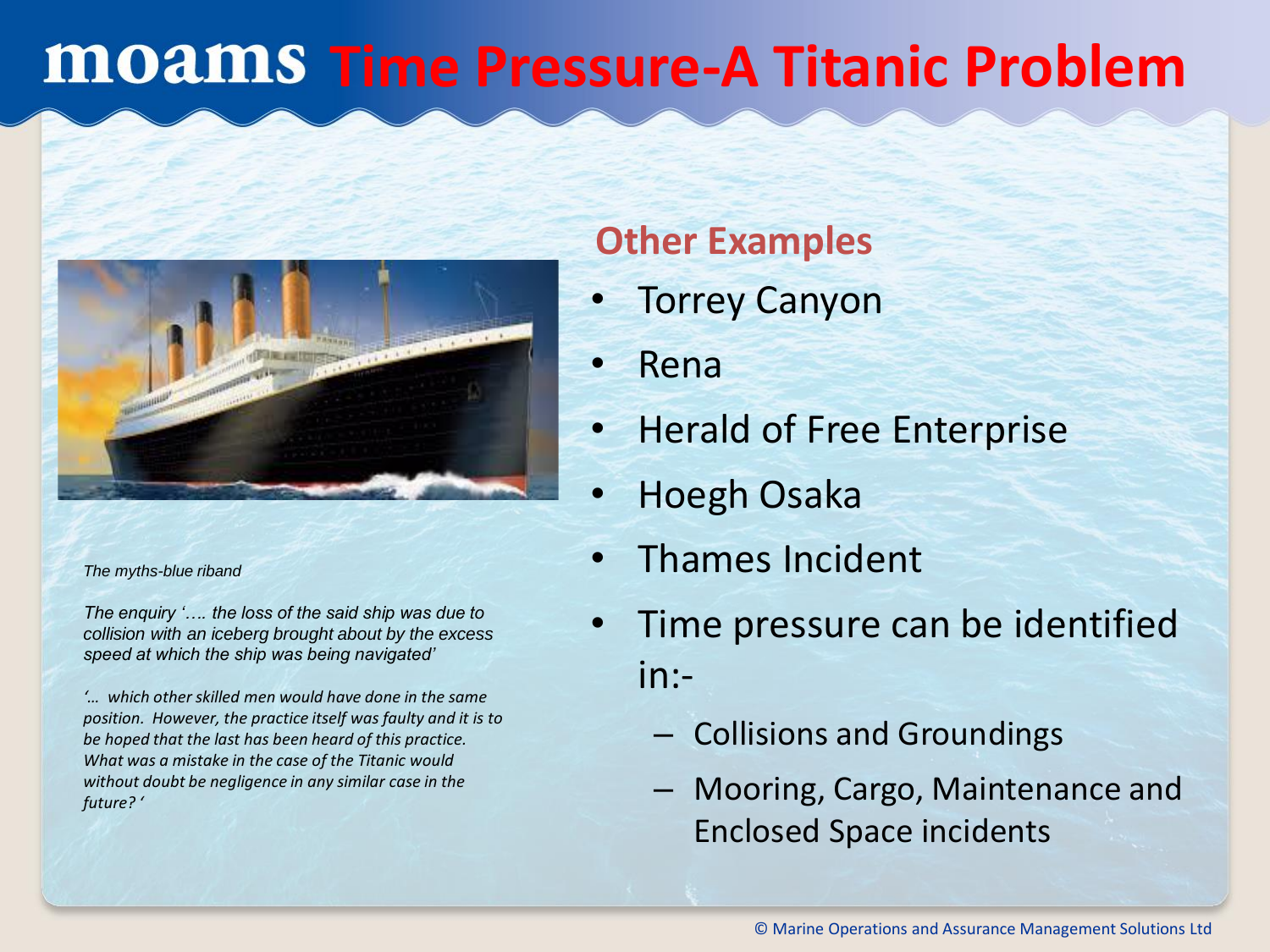#### **Optimisation vs Resilience** moams

- Optimisation reduces costs by:-
	- Minimising manning-both quality and quantity
	- Reducing margins by modifying assumptions as to what can go wrong
	- Assumes that procedures can cover all scenarios and that
	- **Centralisation**
- Resilience is the ability to recover from an unexpected situation which needs:-
	- Good quality manning and good decision makers
	- Space to make decisions in the front line
	- Spare ( adaptive ) capacity to maintain operation and recover
		- $\triangleright$  Enough manning
		- $\triangleright$  Ability to repair which means maintenance skills and training
		- $\triangleright$  More old fashioned autonomy
		- ➢ Decentralisation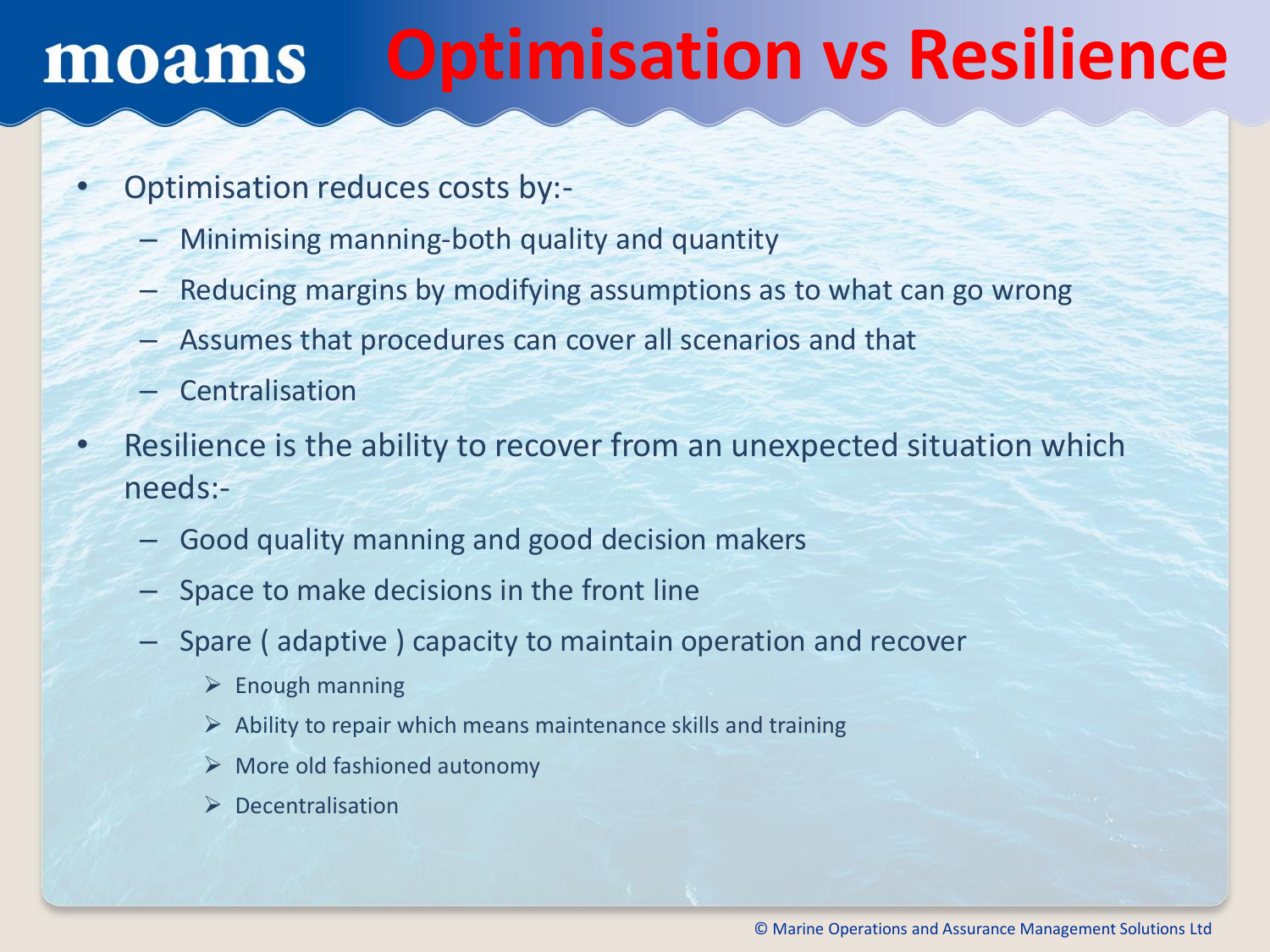## **IMO**

- IMO MSC focussed on COVID, Ukraine, MASS
	- Meetings offline
	- Lot of items delayed
- Human Element Strategic Direction
	- But HE Definition Confused
	- Review of HE at IMO
	- HEIG riving Change
	- ISM Amendments
- HEIG Human Element Checklist Revision approved.
	- Decade without Management of Change Process
	- Delayed two years by COVID
	- Ensuring regulations can be implemented safely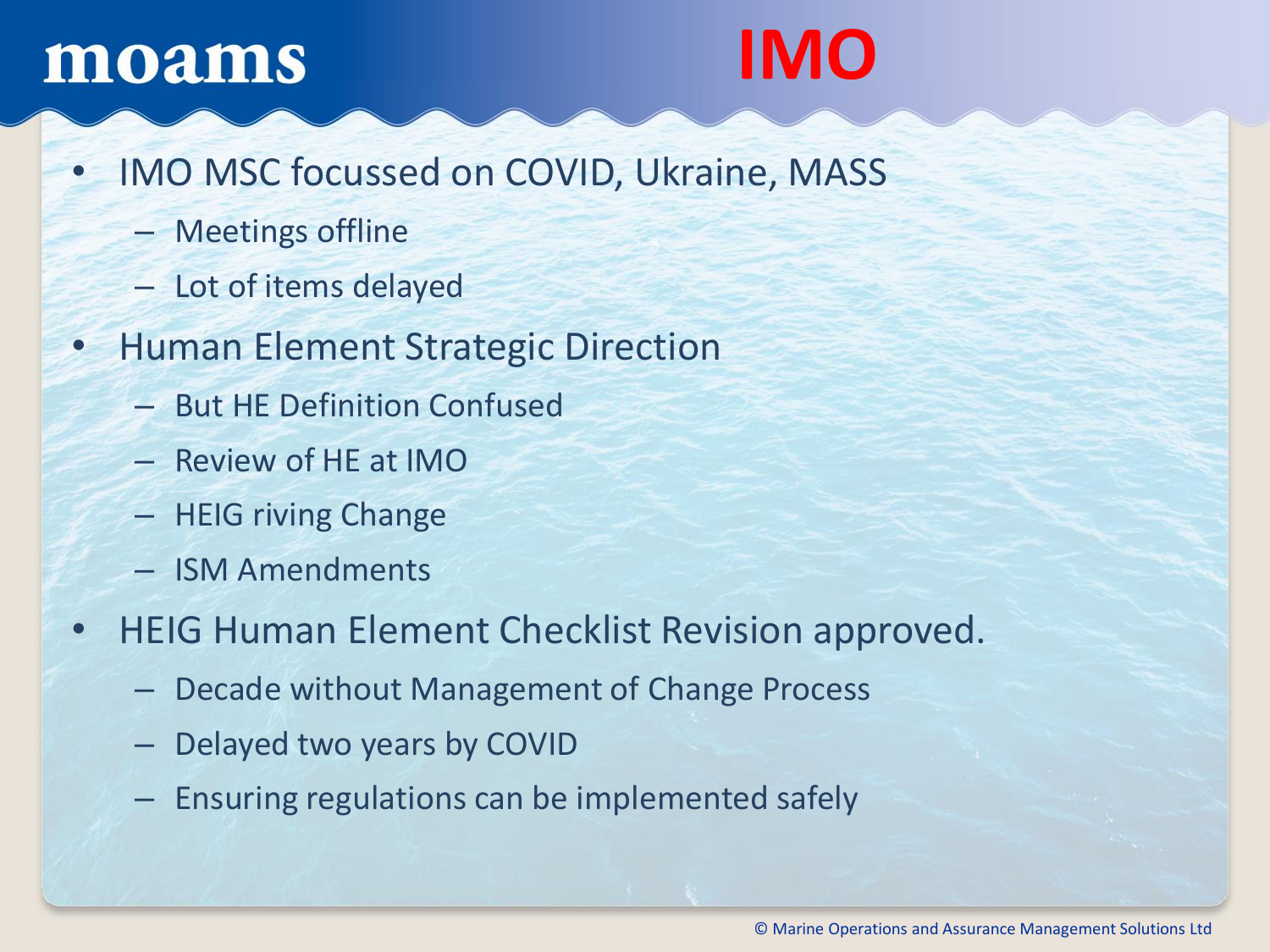# **Oil is Dead**

#### Gradual shift in energy demand: declining role for hydrocarbons, rapid expansion in renewables and electrification



#### *Source BP Review of World Energy 2022*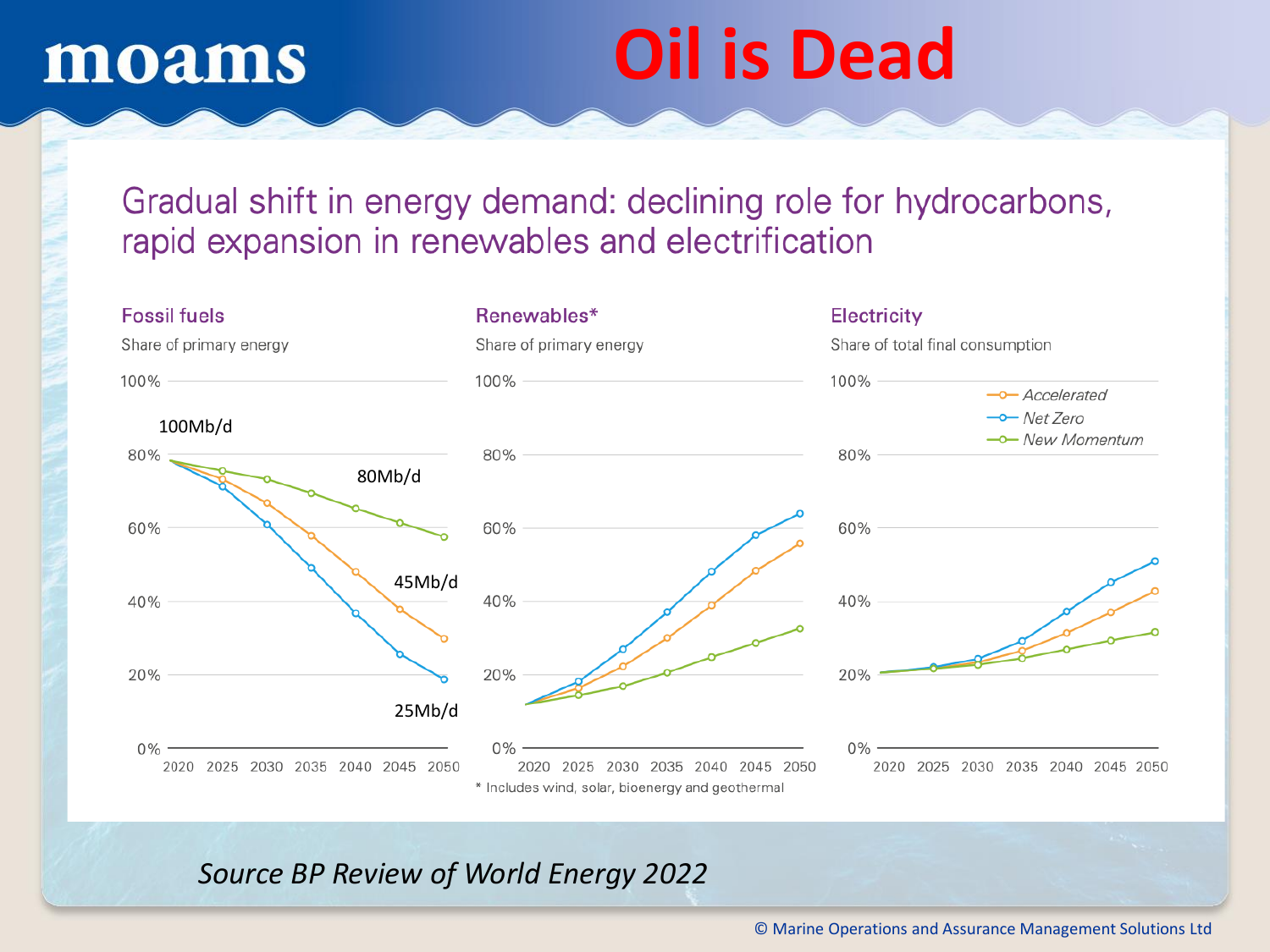# **Manning**

- COVID may be reducing (for this year) but travel restrictions unlikely to change
- Is the issue people being too long aboard or those ashore not getting any pay and finding other employment?
- Irrespective of the direct impact of the Russian invasion of the Ukraine:
	- When will sanctions and restrictions on Russian seafarers end?
	- When will restrictions on Ukrainian joiners end
	- Mixed nationality crews
- Is there another new quality manning source waiting out there?
- What has happened to that carefully nurtured pool of experienced and loyal seafarers?
- Ships are complex and casualisation not an option (UK ferries)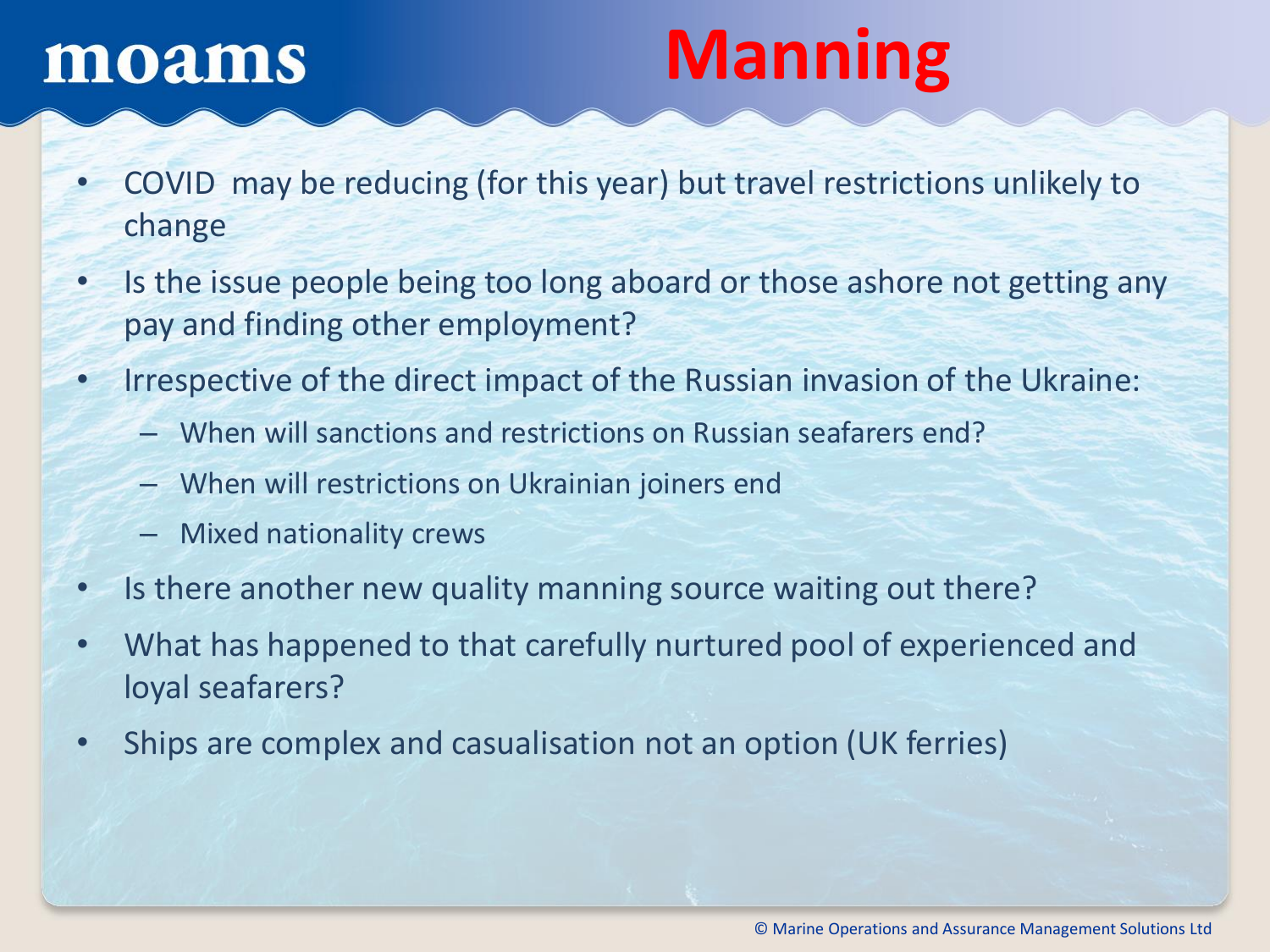#### **More questions that Answers** moams

- What ships do you buy now?
	- How flexible and resilient will they be?
	- How do you build in carbon efficiency?
- Expect to replace first generation environmental solutions (scrubbers and BWT)
- Worry more about earnings and availability than cost you need to access the opportunities and minimise the downside
- Hang on to your people
- Simplify and look at process
- Plan for climate change